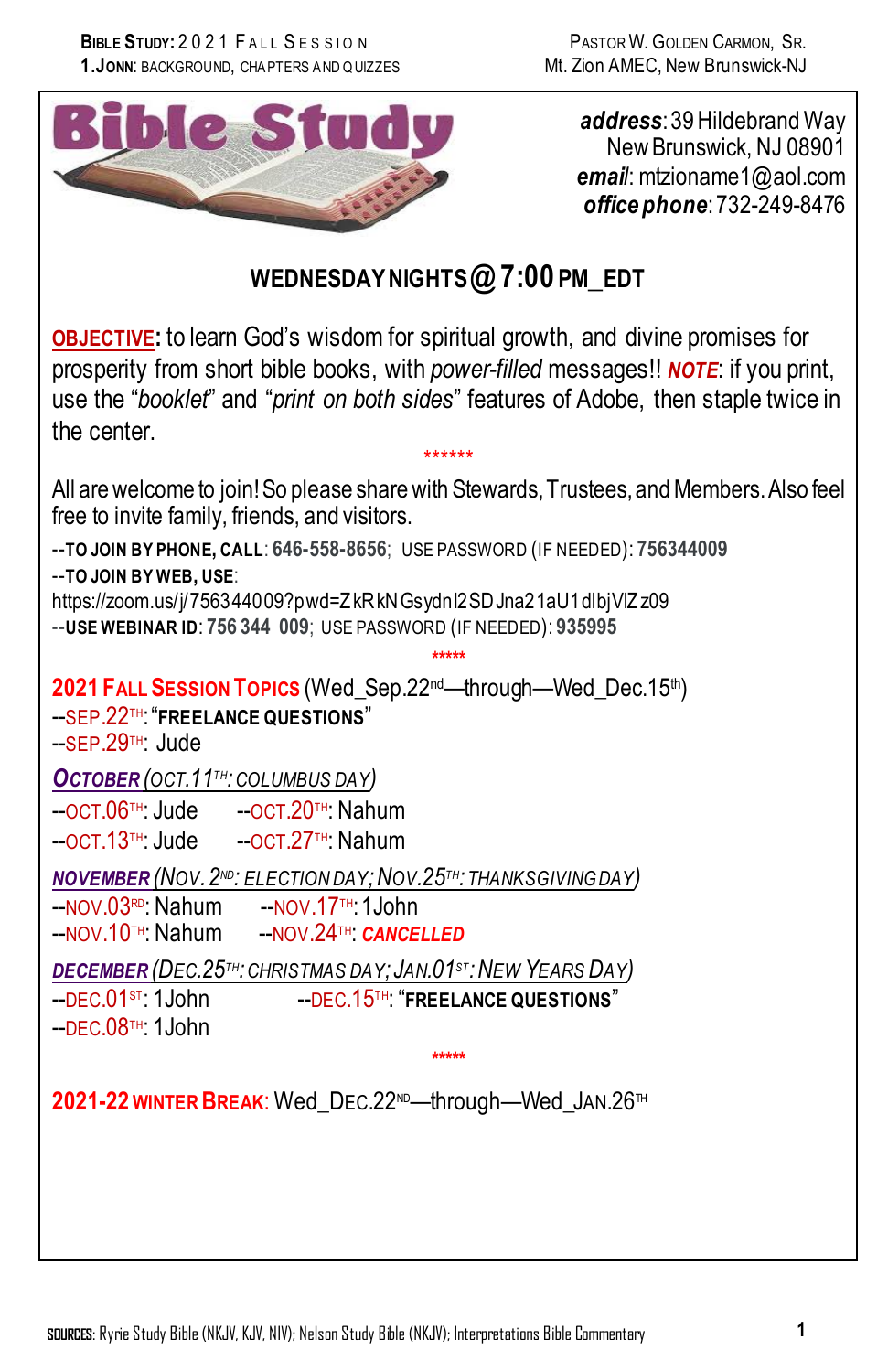#### **BACKGROUND** (**1.JOHN**). *AUTHOR*: 1st John…*DATE WRITTEN*: 90 AD

- **AUTHOR**. Though controversial, the author is generally thought to be John-the Apostle who also wrote the "*Gospel of John*." He is also thought to be the author of "*2nd John*" and "*3rd John*." He is also known as John-the son of Zebedee, and is also thought to be same as John-the elder or presbyter.
- **AUDIENCE**. Theologians have determined that John-the Apostle wrote 1.John in his elderly years, while residing in Ephesus. It was written in "*sermon-style*" to Christian Disciples all over Asia Minor, such as those in Ephesus.
- **THEME**. Throughout 1,2,3-John, the Apostle expresses his obvious affection and sincere concern for the next generation of Christian Disciples. He calls them his "*little children*" and offers them wisdom and guidance to ensure their spiritual welfare! He uses contrasting rhetorical tools such as light vs. darkness; love vs. hate; love of God vs. the world; children of God vs. Satan; and, the Spirit of God vs. the spirit of Antichrist to emphasis his concerns and instructions.
- **THE ISSUE**.As in our study of Jude (written between 60-to-70 AD), the heresy of Gnosticism taken root in Christian Churches of John's Day. As a reminder, among its erroneous major teachings were: **1**) knowledge is superior to virtue; **2**) the non-literal view of Scripture is correct and can be understood only a select few; **3**) evil in the world precludes God being the only Creator; **4**) the Incarnation is incredible because deity cannot unite itself with anything material such as a body; and, **5**) there is no resurrection of the flesh!
- **BOTTOM-LINE**. Essentially, the ethical standards of many Gnostics were low, so as the divine contrast, John emphasized the reality of the Incarnation and the high ethical standard of the earthly life of Jesus Christ!
- **GNOSTICISM DEFINITION**. A prominent heretical movement of the 2nd-century Christian Church, partly of pre-Christian origin. Gnostic doctrine taught that the world was created and ruled by a lesser divinity, the demiurge, and that Christ was an emissary of this remote supreme divine being's esoteric knowledge (gnosis), who enabled the redemption of the human spirit—i.e., the conviction that physical matter is evil, and that emancipation comes through gnosis.
- **APOSTATE DEFINITION**. A previously committed person who refuses to continue to follow, obey, or recognize their former religious faith. For example, a committed Christian Disciple who turns away from the faith, and refuses to follow Christ any longer!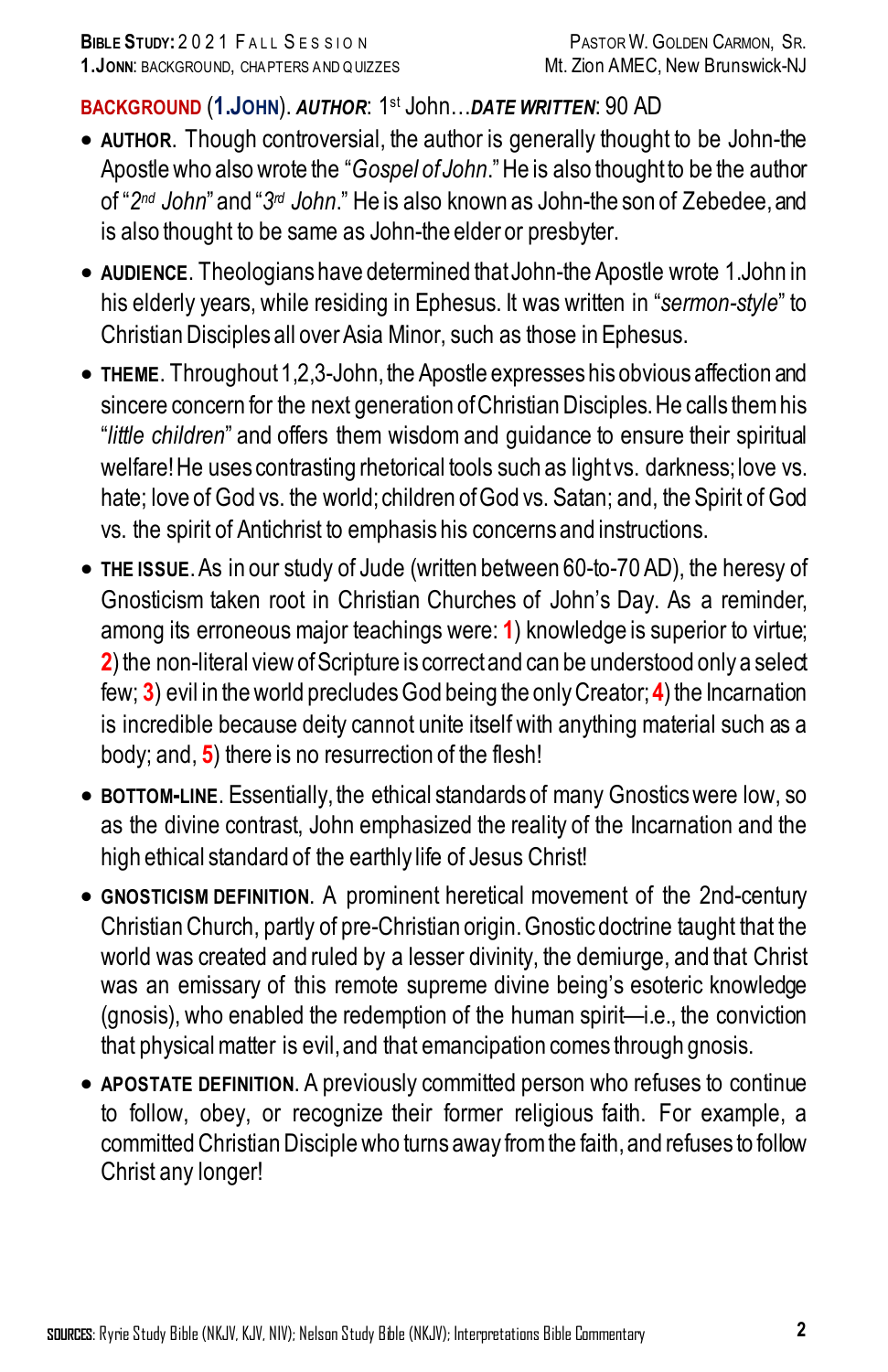**BACKGROUND** (**1.JOHN)— QUIZ** (select all that are correct)

**Q1**When was this bookwritten? **a**) 60-AD; **b**) 70-BC; **c**) 90-AD; **d**) neither.

**Q2** Who is the author of this book? **a**) John-the Baptist; **b**) John-the Apostle; **c**) John-the Presbyter; **d**) John-the son of Zebedee; **e**) neither.

**Q3** Who is the author of 2,3.John? **a**) John-the Baptist; **b**) John-the Apostle; **c**) John-the Presbyter; **d**) John-the son of Zebedee; **e**) neither.

**Q4** Where did the author write this book, and what was his status? **a**) from Asia-Minor as a young Apostle; **b**) from Jerusalem as a Church Elder; **c**) from Ephesus as an elderly Presbyter; **d**) neither.

**Q5** To whom is 1.John written? **a**) Israelites across the region of Judah; **b**) Ninevites across the region of Assyria; **c**) Christians across Asia Minor; **d**) neither.

**Q6** What is the theme of 1.John? *To encourage*… **a**) Churches to embrace Gnosticism; **b**) Christians to view Gnostics as having higher morals than Jesus; **c**) Gentiles to embrace the incarnation and resurrection of Jesus; **d**) neither.

**Q7** What is Gnosticism? **a belief that** ... **a**) it's ok for us to sin due to God's grace; **b**) human spirit is bad; **c**) human physical existence is good; **d**) neither.

**QUIZ ANSWERS:** *BACKGROUND*

**Q1**) c; **Q2**) b,c,d; **Q3**) b,c,d; **Q4**) c; **Q5**) c; **Q6**) d; **Q7**) d;

**NOTES:**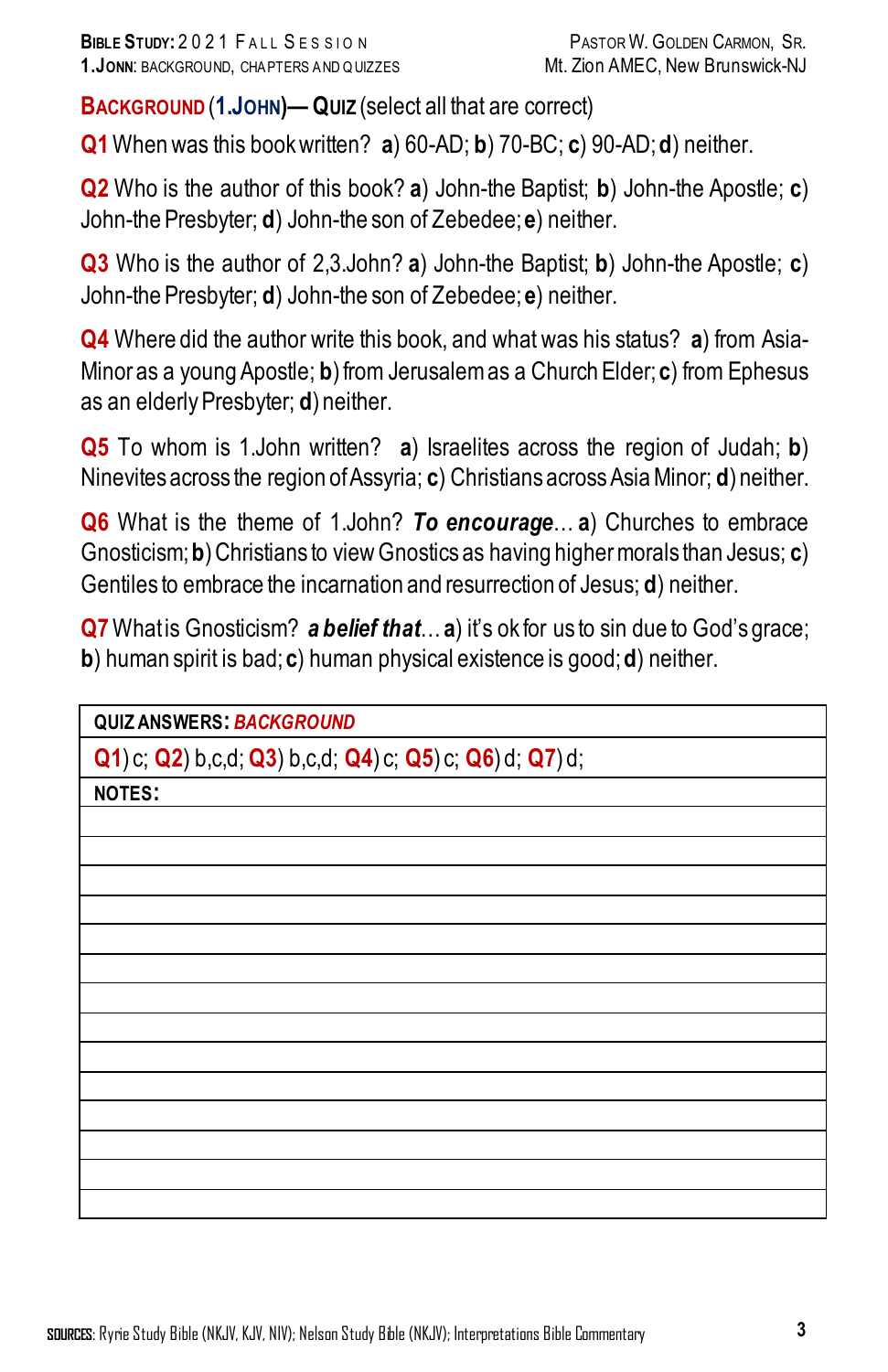**CHAPTER\_1** (**1.JOHN)**. **WHAT WAS HEARD, SEEN, AND TOUCHED**. **<sup>1</sup>**That which was from the beginning, which we have heard, which we have seen with our eyes, which we have looked upon, and our hands have handled, concerning the Word of Life— **<sup>2</sup>** the life was manifested, and we have seen,and bear witness, and declare to you that eternal life which was with the Father and was manifested to us— **<sup>3</sup>** that which we have seen and heard we declare to you, that you also may have fellowship with us; and truly our fellowship iswith the Father and with His Son Jesus Christ. **<sup>4</sup>**And these things we write to you that your joy may be full.

**FELLOWSHIP WITH HIM AND ONE ANOTHER**. **<sup>5</sup>** This is the message which we have heard from Him and declare to you, that God is light and in Him is no darkness at all, <sup>6</sup> If we say that we have fellowship with Him, and walk in darkness, we lie and do not practice the truth. **<sup>7</sup>** But if we walk in the light as He is in the light, we have fellowship with one another, and the blood of Jesus Christ His Son cleanses us from all sin. **<sup>8</sup>** If we say that we have no sin, we deceive ourselves, and the truth is not in us. **<sup>9</sup>** If we confess our sins, He is faithful and just to forgive us our sins and to cleanse us from all unrighteousness. **<sup>10</sup>** If we say that we have not sinned, we make Him a liar, and His word is not in us!

## \*\*\*\*\* **CHAPTER\_1** (**1.JOHN)—QUIZ** (selectall that are correct)

**Q1** To whom does John-the Apostle refer to as, "*Word of Life*" (v1)? **a**) Jude; **b**) Jonah; **c**) Jeremiah; **d**) neither.

**Q2** Whatdoes John-the son of Zebedee declare validates his personal testimony (vv2-3)? *During his long personal Christian journey*… **a**) his ears heard and eyes saw eternal life that resided with God-the Father; **b**) his hands handled and heart felt eternal life that resided with God-the Father; **c**) he experienced true fellowship with God-the Father and Christ; **d**) neither.

**Q3** What is John-the Presbyter's desire for Christian Disciples to whom he is writing (vv4-6)? *That they*… **a**) walk in the world's darkness and God's light; **b**) experience God's full joy and Christ's painful yoke; **c**) mix true Christian service with the world's darkness; **d**) neither.

**Q4** What does John-the Elder declare about the need for Christian Disciples to be honest with themselves (vv7-10)? **a**) Christ's word is in us if we confess that we disobey God's commandments; **b**) Christ's blood cleanses us if we confess that we have sinful ways; **c**) Christ's light and fellowship is with us if we honestly face our personal sinful behavior; **d**) neither.

## **QUIZ ANSWERS: CHAPTER\_1**

**Q1**) d; **Q2**) d; **Q3**) d; **Q4**) a,b,c;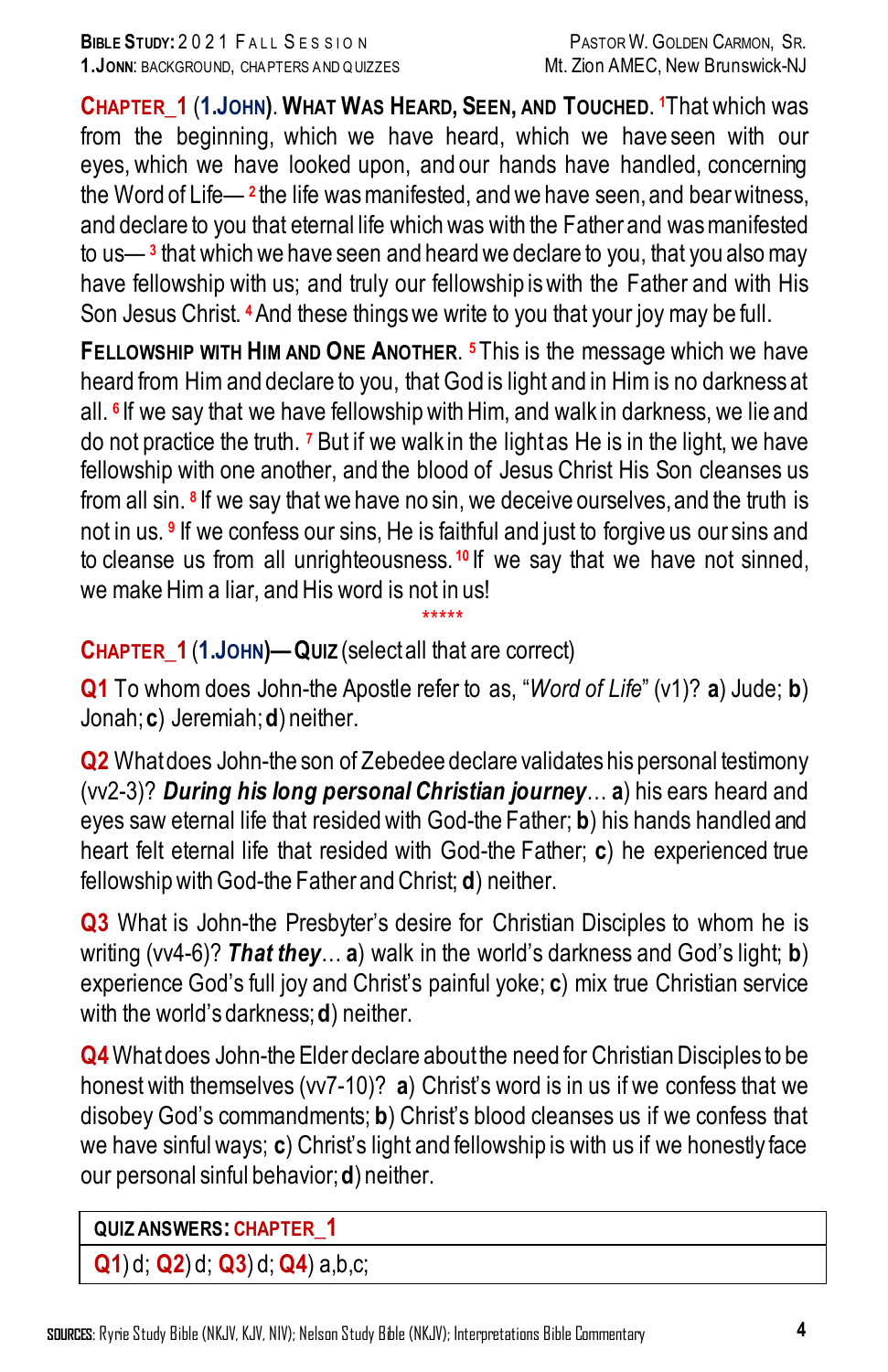**CHAPTER\_2** (**1.JOHN)**. **THE TEST OF KNOWING CHRIST. 1** My little children, these things I write to you, so that you may not sin. And if anyone sins, we have an Advocate with the Father, Jesus Christ the righteous. **<sup>2</sup>**And He Himself is the propitiation for our sins, and not for ours only but also for the whole world.

**THE TEST OF KNOWING HIM**. **3**Now by this we know that we know him, if we keep His commandments. **<sup>4</sup>**He who says, "I know Him," and does not keep His commandments, is a liar, and the truth is not in him. **<sup>5</sup>** But whoever keeps His word, truly the love of God is perfected in him. By this we know that we are in Him. **<sup>6</sup>** He who says he abides in Him ought himself also to walk just as He walked. **<sup>7</sup>**Brethren, I write no new commandment to you, but an old commandment which you have had from the beginning. The old commandment is the word which you heard from the beginning. **<sup>8</sup>**Again,a new commandment I write to you, which thing is true in Him and in you, because the darkness is passing away, and the true light is already shining. **<sup>9</sup>**He who says he is in the light, and hates his brother, is in darkness until now. **<sup>10</sup>** He who loves his brother abides in the light, and there is no cause for stumbling in him. **<sup>11</sup>**But he who hates his brother is in darkness andwalks in darkness, and does not know where he is going, because the darkness has blinded his eyes.

**THEIR SPIRITUAL STATE.** <sup>12</sup> I write to you, little children, because your sins are forgiven you for His name's sake. **<sup>13</sup>** I write to you, fathers, because you have known Him who is from the beginning. I write to you, young men, because you have overcome the wicked one. I write to you, little children, because you have known the Father. **<sup>14</sup>** I have written to you, fathers, because you have known Him who is from the beginning. I have written to you, young men, because you are strong, and the word of God abides in you, and you have overcome [Satan].

**DO NOT LOVE THE WORLD**. **15**Do not love the world or the things in the world. If anyone loves the world, the love of the Father is not in him. **<sup>16</sup>** For all that is in the world—the lust of the flesh, the lust of the eyes, and the pride of life—is not of the Father but is of the world. **<sup>17</sup>** And the world is passing away, and the lust of it; but he who does the will of God abides forever.

**DECEPTIONS OF THE LAST HOUR. <sup>18</sup> Little children, it is the last hour; and as you** have heard that the Antichrist is coming, even now many antichrists have come, by which we knowthat it is the last hour. **<sup>19</sup>** They went out from us, but they were not of us; for if they had been of us, they would have continued with us; but they went out that they might be made manifest, that none of them were of us. **<sup>20</sup>** But you have an anointing from the Holy One, and you know all things. **<sup>21</sup>** I have not written to you because you do not know the truth, but because you know it, and that no lie is of the truth. **<sup>22</sup>** Who is a liar but he who denies that Jesus is the Christ? He is antichrist who denies the Father and the Son. **<sup>23</sup>** Whoever denies the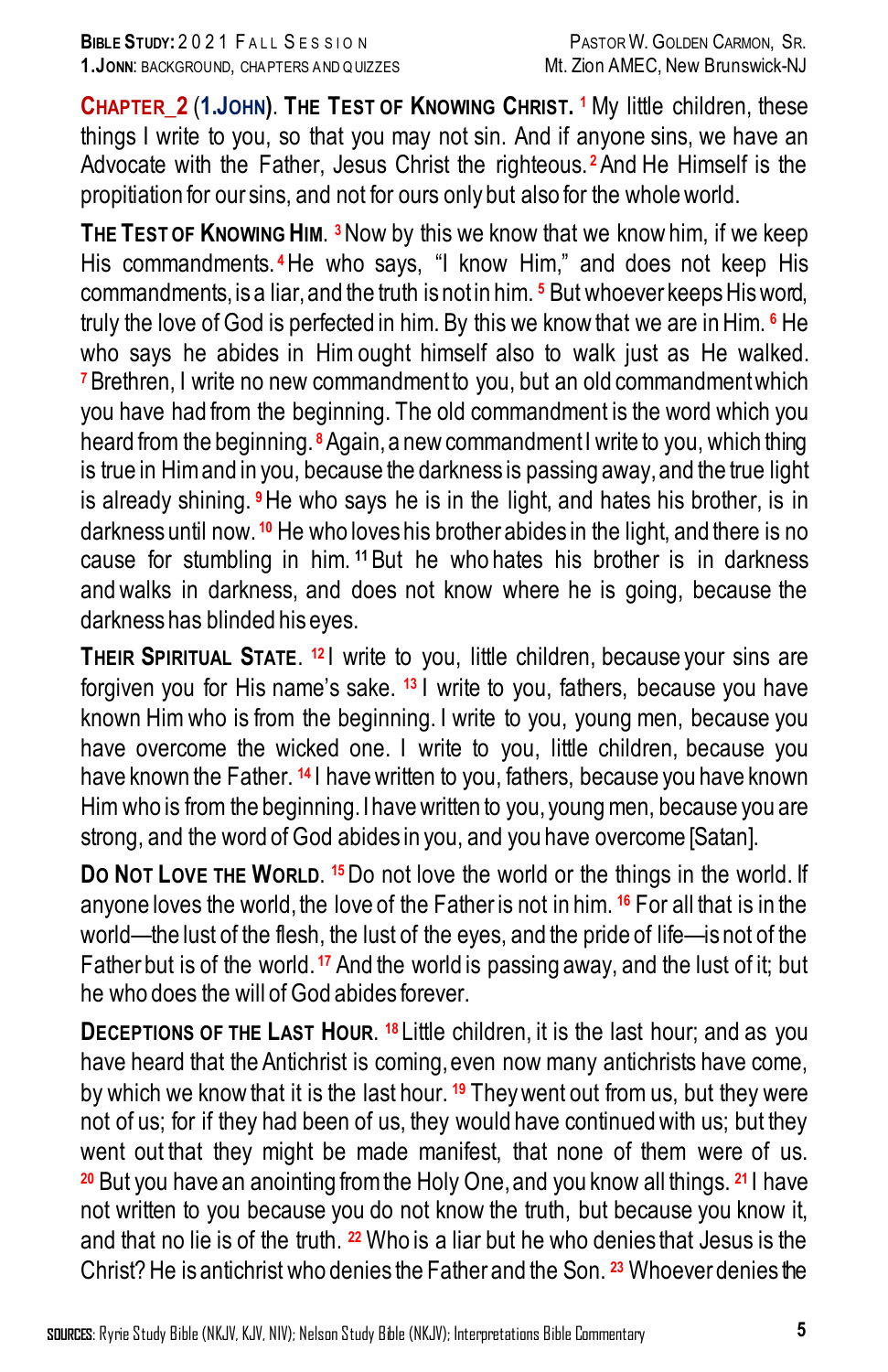Son, does not have the Father either; he who acknowledges the Son has the Father also.

**LET TRUTH ABIDE IN YOU**. **<sup>24</sup>** Therefore let that abide in you which you heard from the beginning. If what you heard from the beginning abides in you,you also will abide in the Son and in the Father. **<sup>25</sup>** And this is the promise that He has promised us—eternal life. **<sup>26</sup>** These things I have written to you concerning those who try to deceive you. **<sup>27</sup>**But the anointing which you have received from Him abides in you, and you do not need that anyone teach you; but as the same anointing teaches you concerning all things, and is true, and is not a lie, and just as it has taught, you will abide in Him.

**THE CHILDREN OF GOD**. **<sup>28</sup>** And now, little children, abide in Him, that when He appears, we may have confidence and not be ashamed before Him at His coming. **<sup>29</sup>** If you know that He is righteous, you know that everyone who practices righteousness is born of Him.

## **CHAPTER\_2** (**1.JOHN)—QUIZ** (selectall that are correct)

**Q1** Whose act only does God-the Father accept as propitiation for our sins (vv1- 2)? **a**) our Pastors; **b**) our Parents; **c**) our BFF's; **d**) neither.

**Q2** How do we know we are in God-the Son, and he is in us (vv3-6)? *By how closely we*… **a**) allow worldly knowledge to be perfected in us; **b**) walk in divine integrity as he walked; **c**) keep divine commandments as he did; **d**) neither.

**Q3**How do we avoid the world's darkness blinding our spiritual eyes (vv7-11)? *By cultivating our*… **a**) love for Christian brothers and sisters; **b**) awareness that spiritual light is always shining; **c**) recognition that spiritual darkness is passing away; **d**) neither.

**Q4** To whom is the Apostle John writing and why (vv12-14)?*Christian Disciples who are*… **a**) young adults overcome by Satan's wicked ways but forgiven; **b**) parents who have known Christ their entire lives; **c**) new in the faith but tempted to become apostate;**d**) neither.

**Q5** What warnings does John give Christian Disciples (vv15-17)? **a**) no worldly ways are of God-the Father; **b**) God's and the world's ways can both be loved simultaneously; **c**) lovers the world's ways will pass away forever; **d**) neither.

**Q6** How does John declare Christian Disciples can know the spirit of Antichrist (vv18-23)? *By their*… **a**) love God-the Father and Son; **b**) anointing in God-the Holy Spirit and hatred of lies; **c**) denial of God-the Father and -the Son; **d**) neither.

**Q7** On what does John declare eternal life is assured (vv24-29)? **a**) divine anointing by the Holy Spirit; **b**) divine truth taught only by Holy Spirit; **c**) abiding in the ways and words of God-the Father through God-the Son; **d**) neither.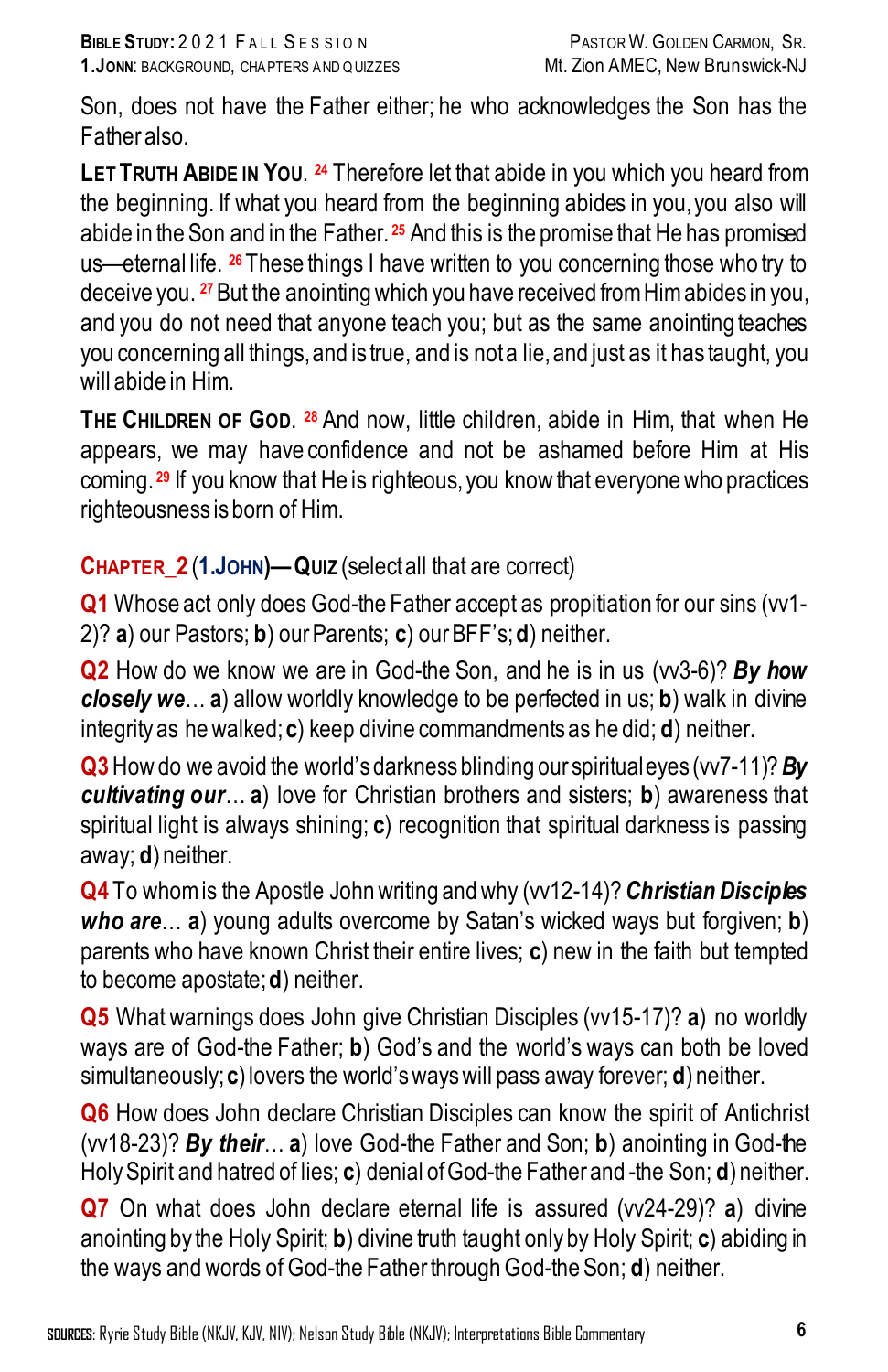#### **QUIZ ANSWERS: CHAPTER\_2**

**Q1**) xx; **Q2**) xx; **Q3**) xx; **Q4**) xx; **Q5**) xx; **Q6**) xx; **Q7**) xx;

**PROPITIATION** – the act of gaining or regaining God's favor and/or goodwill!

#### \*\*\*\*\*

**CHAPTER\_3** (**1.JOHN)**. **THE COMMAND TO LOVE**. **1**Beholdwhat manner of love the Father has bestowed on us, that we should be called children of God! Therefore, the world does not know us, because it did not know Him. **<sup>2</sup>** Beloved,now we are children of God; and it has not yet been revealed what we shall be, but we know that when He is revealed,we shall be like Him, for we shall see Him as He is. **<sup>3</sup>** And everyone who has this hope in Him purifies himself, just as He is pure.

**SIN AND THE CHILD OF GOD**. **<sup>4</sup>** Whoever commits sin also commits lawlessness, and sin is lawlessness. **<sup>5</sup>**And you know that He was manifested to take away our sins, and in Him there is no sin. **<sup>6</sup>** Whoever abides in Him does not sin. Whoever sins has neither seen Him nor known Him. **<sup>7</sup>** Little children, let no one deceive you. He who practices righteousness is righteous, just as He is righteous. **<sup>8</sup>** He who sins is of the devil, for the devil has sinned from the beginning. For this purpose, the Son of God was manifested, that He might destroy the works of the devil. **<sup>9</sup>** Whoever has been born of God does not sin, for His seed remains in him; and he cannot sin, because he has been born of God.

**THE LOVE IMPERATIVE**. **<sup>10</sup>** In this the children of God and the children of the devil are manifest: Whoever does not practice righteousness is not of God, nor is he who does not love his brother. **<sup>11</sup>** For this is the message that you heard from the beginning, that we should love one another, <sup>12</sup> not as Cain who was of the wicked one and murdered his brother. And why did he murder him? Because his works were evil and his brother's righteous. **<sup>13</sup>**Do not marvel if the world hates you. **<sup>14</sup>**We know that we have passed from death to life, because we love the brethren. He who does not love his brother abides in death. **<sup>15</sup>** Whoever hates his brother is a murderer, and you know that no murderer has eternal life abiding in him.

**THE OUTWORKING OF LOVE**. **16**By this we know love, because He laid down His life for us. And we also ought to lay down *our*lives for the brethren. **<sup>17</sup>**But whoever has this world's goods, and sees his brother in need, and shuts up his heart from him, how does the love of God abide in him? <sup>18</sup> My little children, let us not love in word or in tongue, but in deed and in truth. **<sup>19</sup>** And by this we knowthat we are of the truth, and shall assure our hearts before Him. **<sup>20</sup>** For if our heart condemns us, God is greater than our heart, and knows all things. **<sup>21</sup>** Beloved, if our heart does not condemn us, we have confidence toward God. **<sup>22</sup>**And whatever we ask we receive from Him, because we keep His commandments and do those things that are pleasing in His sight. **<sup>23</sup>** And this is His commandment: that we should believe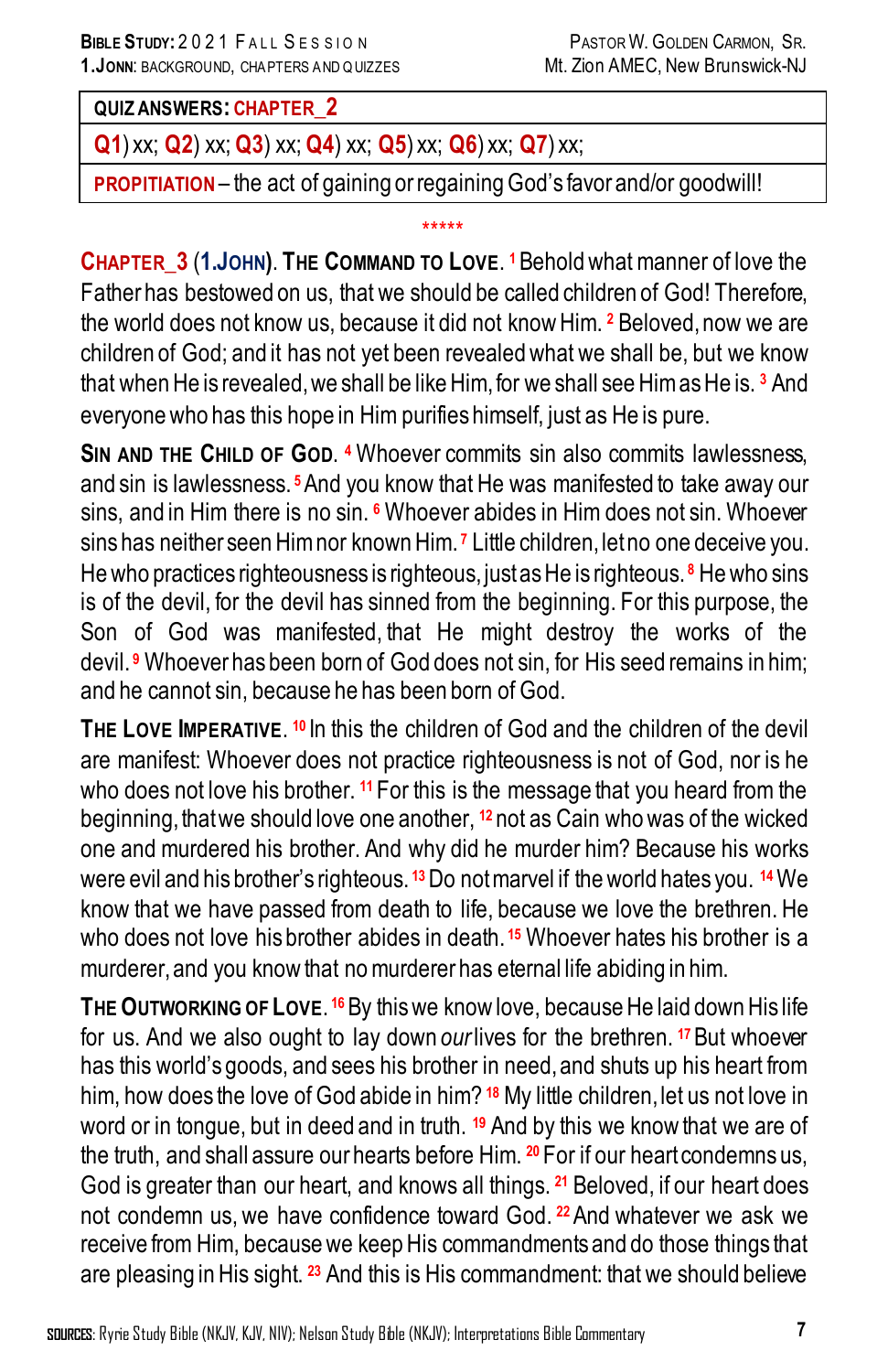on the name of His Son Jesus Christ and love one another, as He gave us commandment.

**THE SPIRIT OF TRUTH AND THE SPIRIT OF ERROR**. **24**Now he who keeps His commandments abides in Him, and He in him. And by this we know that He abides in us, by the Spirit whom He has given us.

## **CHAPTER\_3** (**1.JOHN)—QUIZ** (select all that are correct)

**Q1** How does John declare Christian Disciples are divinely purified (vv1-3)? **By** *hope and faith that we* … **a**) shall be as Christ is now; **b**) shall see Christ as he is now; **c**) are God's children and immersed in his divine love; **d**) neither.

**Q2**Why does John say true Christian Disciples cannot sin (vv4-9)? *Because they*  … **a**) are born of God and have his seed; **b**) exhibit righteous behavior as Christ did; **c**) abide in Christ who came to destroy the works of Satan; **d**) neither.

**Q3** How does John contrast Christian Disciples with worldly people (vv10-15)? *Those who*… **a**) love only other Disciples whom they like; **b**) practice righteousness as Cain did; **c**) are children of God vs Satan; **d**) neither.

**Q4** How does John say Christian Disciples can know they are walking in divine truth (vv16-19)? *By their*… **a**) benevolent deeds that match their charitable words; **b**) sharing God-given personal treasure with those who are wealthy; **c**) sharing God-given personal time with those who are needy; **d**) neither.

**Q5** How does John declare Christian Disciples can know that God's Holy Spirit abides in us (vv20-24)?*Because*…**a**) we keep his commandments and do what's pleasing in his sight; **b**) God doesn't condemn us even if our own heart does; **c**) love only other Disciples who love us; **d**) neither.

| QUIZ ANSWERS: CHAPTER 3                                |  |
|--------------------------------------------------------|--|
| $Q$ 1) xx; $Q$ 2) xx; $Q$ 3) xx; $Q$ 4) xx; $Q$ 5) xx; |  |
|                                                        |  |
|                                                        |  |
|                                                        |  |
|                                                        |  |
|                                                        |  |
|                                                        |  |
|                                                        |  |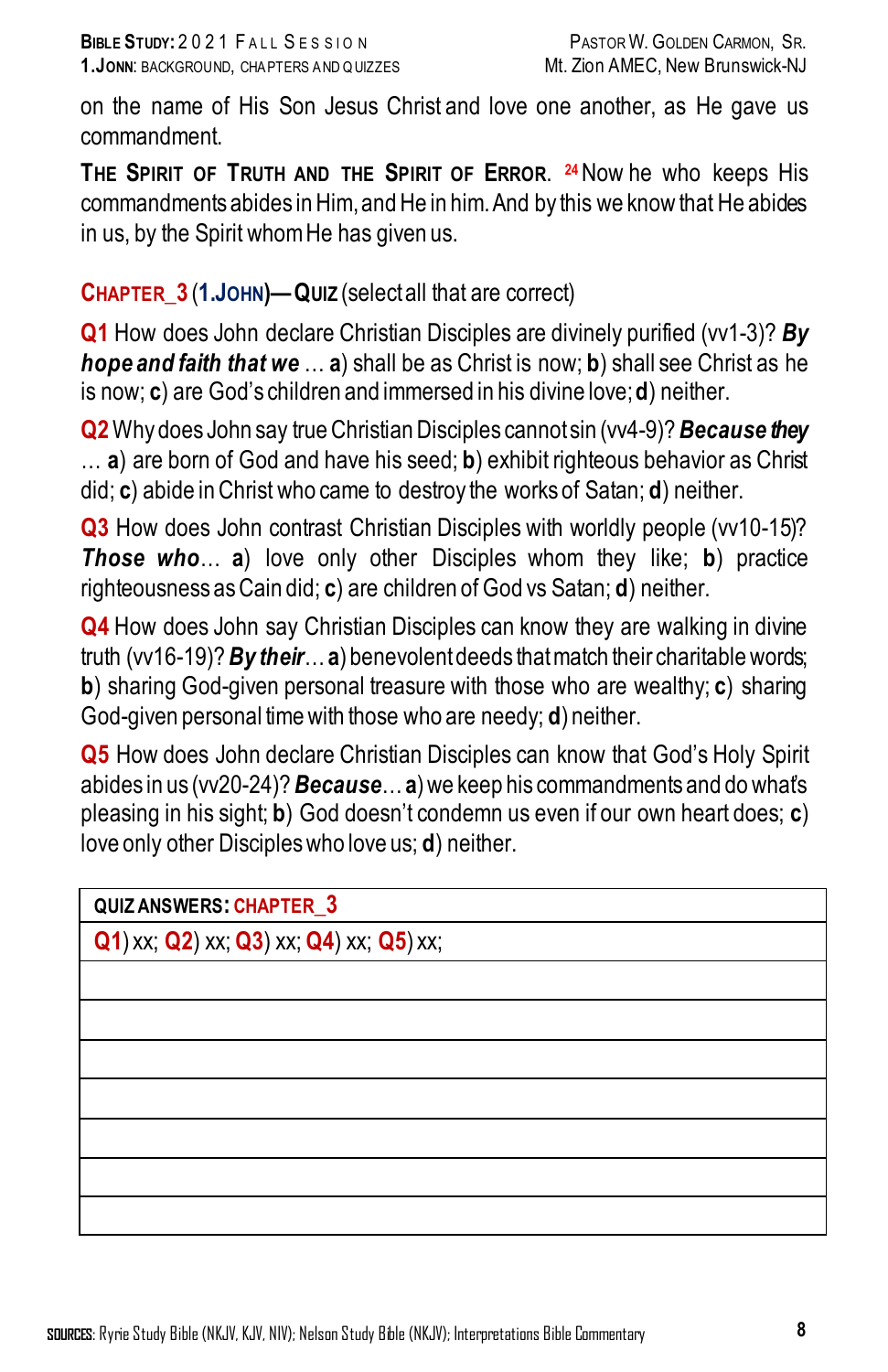**CHAPTER\_4** (**1.JOHN)**.**LOVE FOR GOD AND ONE ANOTHER**. **1**Beloved do not believe every spirit, but test the spirits, whether they are of God; becausemany false prophets have gone out into the world. **<sup>2</sup>**By this you know the Spirit of God:Every spirit that confesses that Jesus Christ has come in the flesh is of God, **<sup>3</sup>** and every spirit that does not confess that Jesus Christ has come in the flesh is not of God. And this is the spiritof the Antichrist, which you have heard was coming, and is now already in the world. **<sup>4</sup>**You are of God, little children, and have overcome them, because He who is in you is greater than he who is in the world. **<sup>5</sup>** They are of the world. Therefore, they speak as of the world, and the world hears them. <sup>6</sup>We are of God. He who knows God hears us; he who is not of God does not hear us. By this we know the spirit of truth and the spirit of error.

**KNOWING GOD THROUGH LOVE**. **7**Beloved, let us love one another, for love is of God; and everyone who loves is born of God and knows God. **<sup>8</sup>**He who does not love does not know God, for God is love. **<sup>9</sup>** In this the love of God was manifested toward us, that God has sent His only begotten Son into the world, that we might live through Him. **<sup>10</sup>** In this is love, not that we loved God, but that He loved us and sent His Son to be the propitiation for our sins. **<sup>11</sup>**Beloved, if God so loved us, we also ought to love one another.

**SEEING GOD THROUGH LOVE**. **12**No one has seen God at any time. If we love one another, God abides in us, and His love has been perfected in us. **<sup>13</sup>**By this we know that we abide in Him, and He in us, because He has given us of His Spirit. **<sup>14</sup>** And we have seen and testify that the Father has sent the Son as Savior of the world. **<sup>15</sup>**Whoever confesses that Jesus is the Son of God, God abides in him, and he in God. **<sup>16</sup>** And we have known and believed the love that God has for us. God is love, and he who abides in love abides in God, and God in him.

**THE CONSUMMATION OF LOVE**. **<sup>17</sup>** Love has been perfected among us in this: thatwe may have boldness in the day of judgment; because as He is, so are we in this world. **<sup>18</sup>** There is no fear in love; but perfect love casts out fear, because fear involves torment. But he who fears has not been made perfect in love. **<sup>19</sup>** We love Him because He first loved us.

**OBEDIENCE BY FAITH**. **<sup>20</sup>** If someone says, "*I love God*," and hates his brother, he is a liar; for he who does not love his brother whom he has seen, how can he love Godwhom he has not seen? **<sup>21</sup>** And this commandment we have from Him: that he who loves Godmust love his brother also.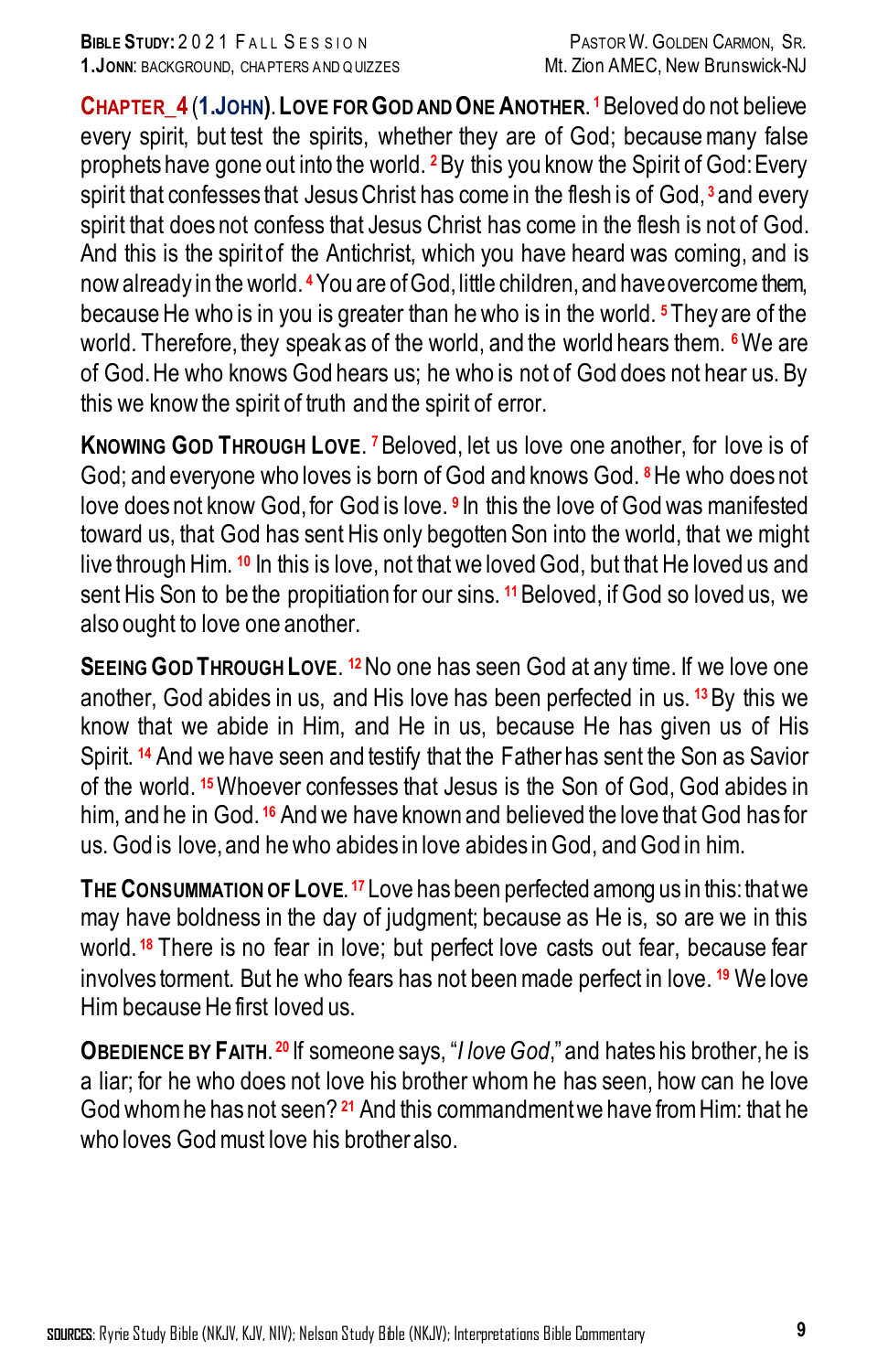**CHAPTER\_4** (**1.JOHN)—QUIZ** (selectall that are correct)

**Q1**How does John say Christian Disciples can confirm if they are facing the spirit of Antichrist, i.e., false prophets like Gnostics (vv1-3)? *By*… **a**) fasting and praying; **b**) studying God's word; **c**) challenging them to confess that Christ came in the flesh as a person; **d**) neither.

**Q2** How does John say Christian Disciples can know the difference between the spirit of truth versus error (vv4-6)? *Because the*… **a**) spirit of truth speaks of worldly things; **b**) spirit of the error speaks of Godly things; **c**) spirit of truth is greater in us that spirit of error in the world; **d**) neither.

**Q3** How does John say Christian Disciples can know God really loves us (vv7- 11)? *Because*… **a**) we willingly share God's love with only those we like and have fun with; **b**) God-the Father sent God-the Son to save the world; **c**) we first loved God and he reciprocated; **d**) neither.

**Q4** How does John say Christian Disciples can know we abide in God and he in us (vv12-16)? *Because*… **a**) we believe and confess that Christ is the son of God; **b**) as we get old, God-the Father gives us the Holy Spirit; **c**) we saw God when we accepted Christ as our savior; **d**) neither.

**Q5** How does John say Christian Disciples can know God's love is perfected among us (vv17-21)? *When we learn*… **a**) to love others as God loves us; **b**) to avoid the torment of worldly fears; **c**) that we are God's image of Christ in this world; **d**) neither.

| QUIZ ANSWERS: CHAPTER_4                                |  |
|--------------------------------------------------------|--|
| $Q1$ ) xx; $Q2$ ) xx; $Q3$ ) xx; $Q4$ ) xx; $Q5$ ) xx; |  |
|                                                        |  |
|                                                        |  |
|                                                        |  |
|                                                        |  |
|                                                        |  |
|                                                        |  |
|                                                        |  |
|                                                        |  |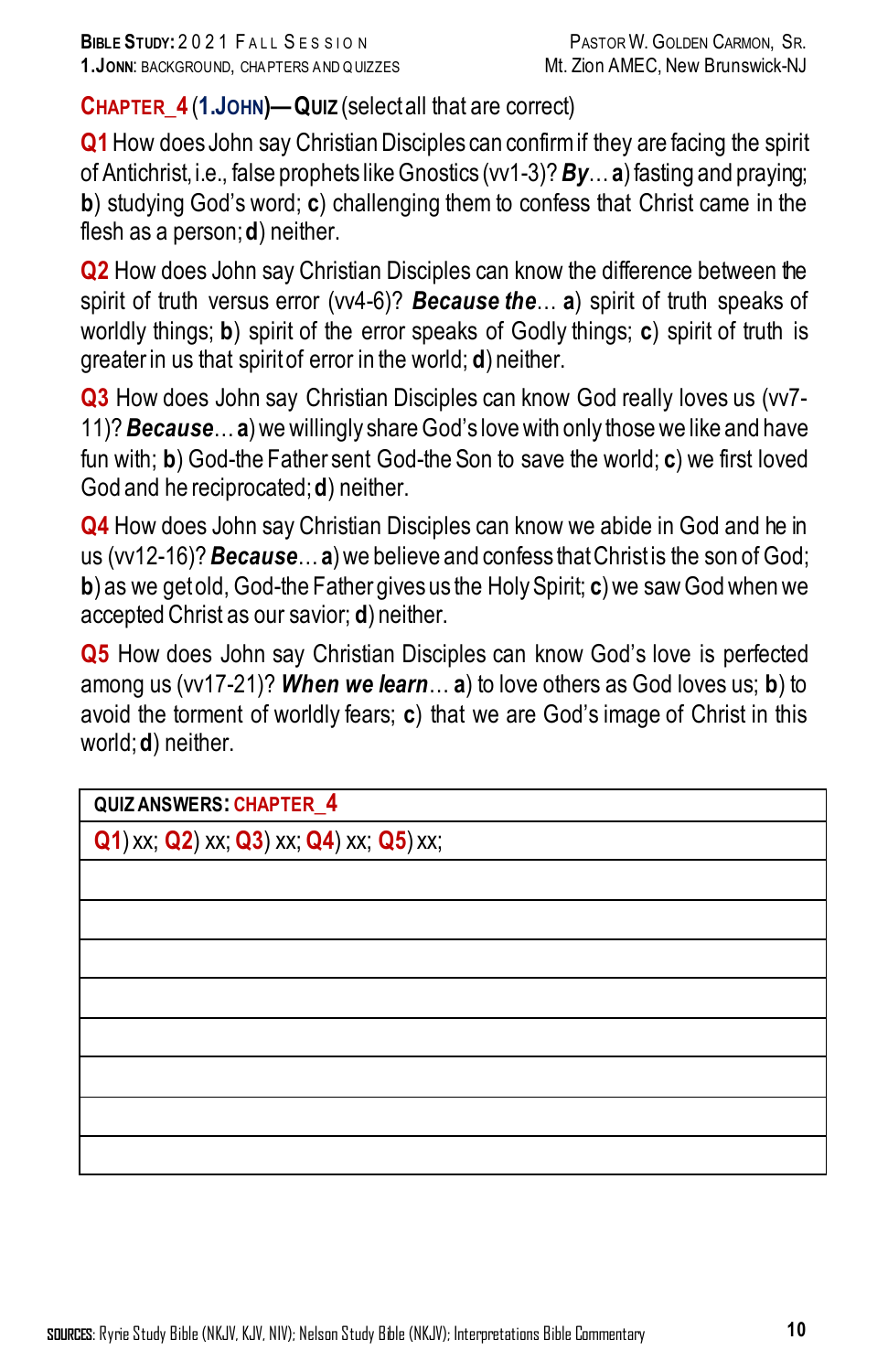**CHAPTER\_5** (**1.JOHN)**. **OBEDIENCE BY FAITH**. **1**Whoever believes that Jesus is the Christ is born of God, and everyone who loves Him who begot also loves him who is begotten of Him. **<sup>2</sup>**By this we know that we love the children of God, when we love God and keep His commandments. **<sup>3</sup>** For this is the love of God, that we keep His commandments. And His commandments are not burdensome. <sup>4</sup> For whatever is born of God overcomes the world. And this is the victory that has overcome the world—our faith. **5**Who is he who overcomes the world, but he who believes that Jesus is the Son of God?

**THE CERTAINTY OF GOD'S WITNESS**. **<sup>6</sup>** This is He who came by water and blood— Jesus Christ—not only by water, but by water and blood.And it is the Spirit who bears witness, because the Spirit is truth. **<sup>7</sup>** For there are three that bear witness in heaven: the Father, the Word, and the Holy Spirit; and these three are one.<sup>8</sup> And there are three that bear witness on earth—the Spirit, the water, and the blood; and these three agree as one. **<sup>9</sup>** If we receive the witness of men, the witness of God is greater; for this is the witness of God which He has testified of His Son. **<sup>10</sup>** He who believes in the Son of God has the witness in himself; he who does not believe God has made Him a liar, because he has not believed the testimony that God has given of His Son. **<sup>11</sup>** And this is the testimony: that God has given us eternal life, and this life is in His Son. **<sup>12</sup>** He who has the Son has life; he who does not have the Son of God does not have life. **<sup>13</sup>** These things I have written to you who believe in the name of the Son of God, that you may know that you have eternal life, and that you may continue to believe in the name of the Son of God.

**CONFIDENCE AND COMPASSION IN PRAYER**. **<sup>14</sup>** Now this is the confidence that we have in Him, that if we ask anything according to His will, He hears us. **<sup>15</sup>**And if we know that He hears us, whatever we ask, we know that we have the petitions that we have asked of Him. **<sup>16</sup>** If anyone sees his brother sinning a sinwhich does not lead to death, he will ask, and He will give him life for those who commit sin not leading to death. There is sin leading to death. I do not say that he should pray about that. **<sup>17</sup>**All unrighteousness is sin, and there is sin not leading to death.

**KNOWING THE TRUTH—REJECTING THE FALSE**. **18**We know that whoever is born of God does not sin; but he who has been born of God keeps himself, and the wicked one does not touch him. **<sup>19</sup>** We know that we are of God, and the whole world lies under the sway of the wicked one. **20**And we know that the Son of God has come and has given us an understanding, that we may know Him who is true; and we are in Him who is true, in His Son Jesus Christ. This is the true God and eternal life. **<sup>21</sup>** Little children, keep yourselves from idols. Amen.